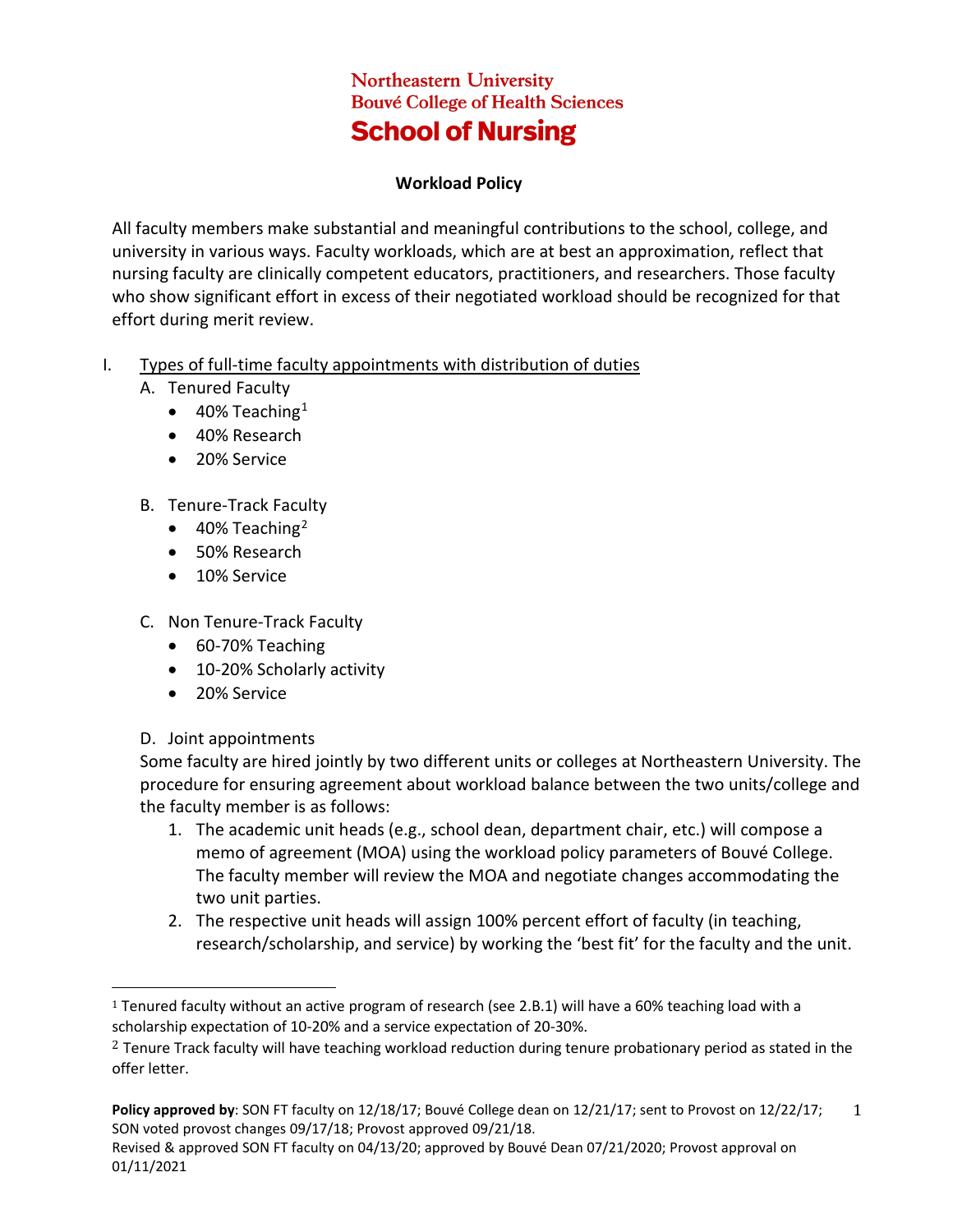- 3. Salary compensation by the unit/college will depend on this distribution of teaching, research/scholarship, and service.
- 4. Each unit will compose specific goals and measurable metrics with the faculty member and include it in the MOA. The MOA will be reviewed every year at the time of merit review by each unit head and the faculty member, resulting in a joint merit document for the faculty.

## II. Types of work

- A. Teaching
	- 1. Percent/Load equivalent<sup>3</sup>:

About one course = 10% load. Examples of typical loads:

- a. 39-week contract with a 40% load = 2 courses per semester or total 4 courses per academic year (2-2)
- b. 39-week contract with a 60% load = 3 courses per semester or total 6 courses per academic year (3-3)
- c. 52-week contract with a 60% load = 3 courses per semester or total 9 courses per calendar year (3-3-3)
- d. 52-week contract with 70% load = same as A.1.c with an additional course added in one semester (e.g., 4-3-3)
- 2. Considerations for workload negotiation\*:
	- a. Class size and type
	- b. Mode of instruction
	- c. Preparation of new course or innovative method
	- d. Mentoring of part-time clinical faculty
	- e. Chair of PhD Dissertations, DNP scholarly projects or other student research projects
	- f. Faculty with external research funding may buy out of teaching in a manner described in the *College Externally-funded Research Support Policy*.

\*All faculty must teach a minimum of one course per academic year.

B. Research/Scholarly activity

i<br>I

- 1. *Research activity for* Tenure-track and Tenured faculty is defined as a program of research that demonstrates evidence of progressive development and contribution of new knowledge to a chosen field or translation of knowledge to new populations. Scholarly productivity should be at a level that is consistent with expectations of peers and aspirational schools at Research-1 universities. Examples of research activity include (but are not limited to):
	- Development and submission of research proposals and grants,
	- Carrying out the aims of funded research,
	- Data collection and analysis,
	- Dissemination of results in publication and presentations,
	- Manuscript, abstract and grant submissions,
	- Mentoring junior faculty to promote a culture of success,
	- Leadership demonstrated by participating in editorial boards and organizations.

<span id="page-1-0"></span>**Policy approved by**: SON FT faculty on 12/18/17; Bouvé College dean on 12/21/17; sent to Provost on 12/22/17; SON voted provost changes 09/17/18; Provost approved 09/21/18. 2

Revised & approved SON FT faculty on 04/13/20; approved by Bouvé Dean 07/21/2020; Provost approval on 01/11/2021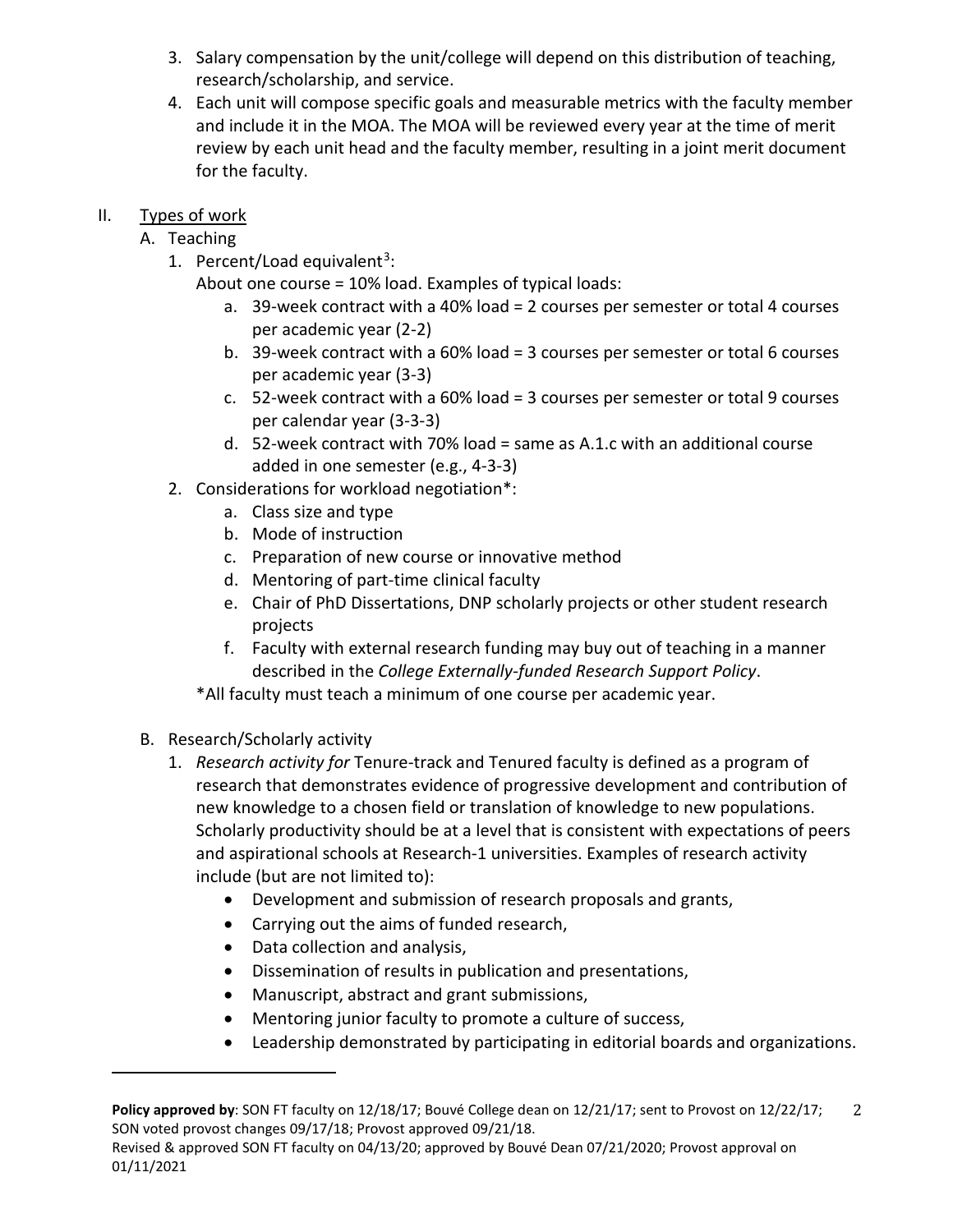- 2. *Scholarly activity* for Non tenure-track faculty is distinguished from that of tenured/tenure-track faculty. There is no expectation for a major focused program of original research (i.e., the scholarship of discovery) but scholarship activity is understood to be intellectual work that is visible, disseminated to professional audiences, and validated by peers. Emphasis is placed on work that brings professional peer recognition as practitioner-educators. Examples of scholarly activity include (but are not limited to):
	- Published evaluations of novel approaches to teaching or teaching methodology, innovative approaches to teaching in clinical settings, patientcare services, program development and innovation, outcomes of innovative programs and/or services;
	- Planning, conducting, and disseminating clinical Quality Improvement Project;
	- Evidence of external transfer of innovative teaching and/or clinical service models;
	- Authorship of professional practice guidelines and publications of textbooks, book chapters, monographs, videotapes, extended learning materials, or other educational materials;
	- Invited presentations, poster and podium presentations, and published abstracts;
	- Consultation to government agencies, industry, or professional groups;
	- Competitive grants or contracts for teaching, practice, or service programs;
	- Authorship in peer reviewed publications.
- 3. *Professional Development* activities may include participation in and/or attendance at:
	- Conferences, trainings, seminars and colloquia related to the professional practice and/or research area.
	- Conferences, trainings, seminars and colloquia to enhance current skills as they relate to the professional practice or research area, or to the education process.
- C. Service
	- 1. *To the Institution* (school, college, university) is expected of all faculty members and includes activities such as:
		- Attendance and engagement at faculty meetings,
		- Membership on committees (school, college, and/or university level),
		- Membership on student dissertation and scholarly project committees,
		- Advising and/or precepting at the undergraduate and/or graduate level,
		- Supervision and oversight of part-time faculty,
		- Faculty and student recruitment,
		- Student group mentorship.
	- 2. *To the Discipline/Profession* may include activities such as:
		- Clinical practice in a health care setting,
		- National board certifications or awards,
		- Expert panel or committee membership,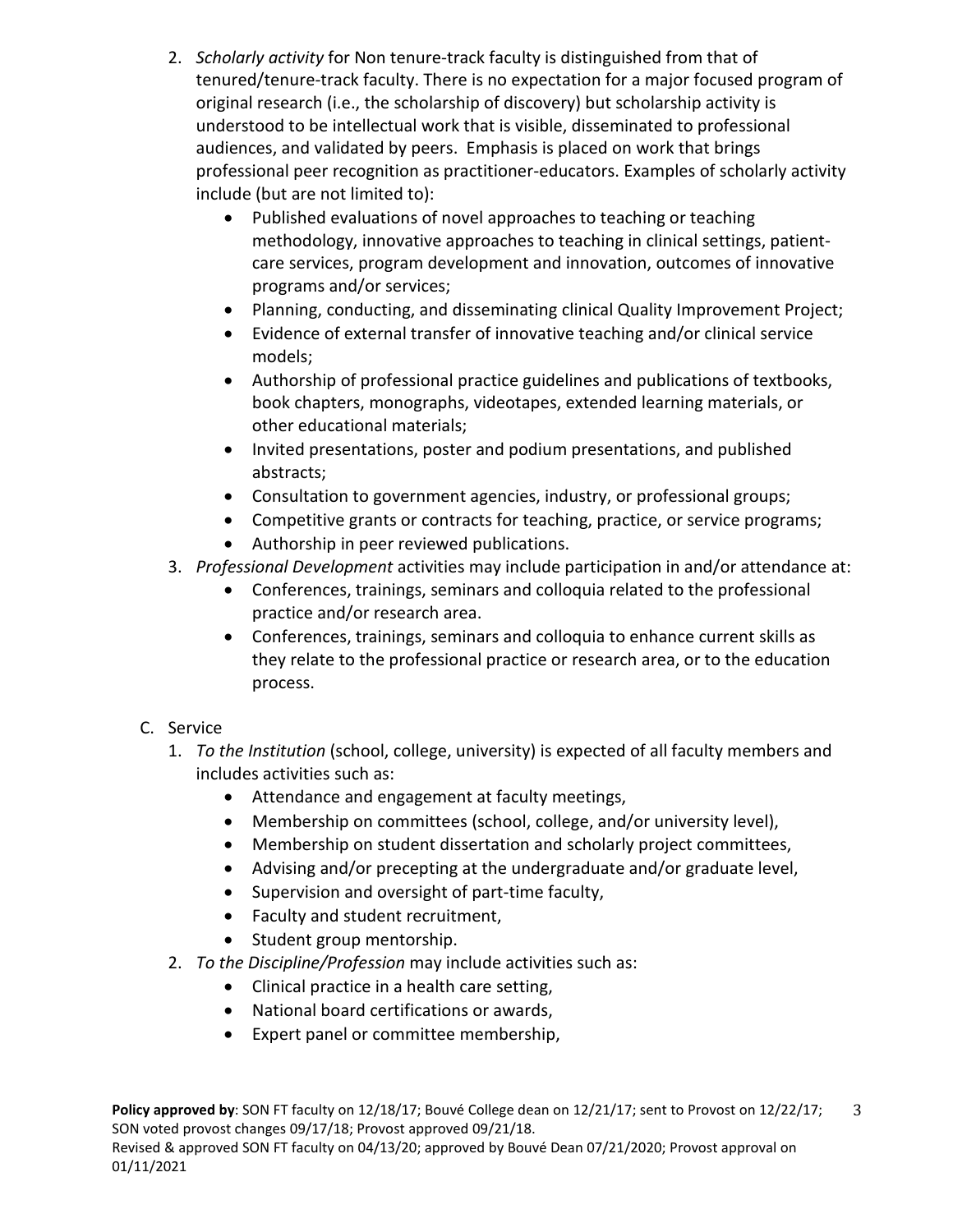- Participation in local, state, regional, national or international professional organizations and publications (e.g., journal reviewer, service on editorial boards).
- 3. *To the Community/Public* may include activities such as:
	- Health-related community service projects,
	- Invited presentations to the public,
	- Consultation with community healthcare agencies.

While service to the discipline/profession and community/public are valued by the School and College, they may not take the place of service that is needed to the School, College and University.

- 4. All full-time faculty are expected to serve on committees or workgroups (e.g., task force, subcommittee, etc.) at the school or college level. Additional service workload percentage may be assigned by the school dean for activities including, but not limited to:
	- Chair of an internal (within university) committee or workgroup,
	- Additional internal and/or external committee or workgroup service,
	- Professional leadership position outside the university.
- 5. Additional workload percentage may be negotiated between the school dean and faculty who serve as a Program Director with administrative duties including, but not limited to:
	- Marketing and recruiting activities;
	- Engagement with potential and actual applicants (phone, face-to-face, at conferences, etc.);
	- Clinical site affiliations (e.g., securing student placements, site visits);
	- Student advisement and professional development activities;
	- Maintenance of student files and database records for the SON/Bouvé, various credentialing agencies, and for program evaluation;
	- Preparation of student statistical reports for the SON/Bouvé and credentialing agencies;
	- Curriculum responsibility and overall program oversight.
- III. Policies
	- A. Review of policy: The SON Steering Committee will appoint an ad hoc committee of the school to review and update the Workload Policy at least every 3 years<sup>4</sup>, or as needed with university policy changes. Revised policies must be voted on and approved by the full-time SON faculty, college dean and the provost.
	- B. Location of policy: The workload policy and the list of faculty members' annual workload percentage distributions will be posted on the SON SharePoint site by May 30 each year.

4

<span id="page-3-0"></span>**Policy approved by**: SON FT faculty on 12/18/17; Bouvé College dean on 12/21/17; sent to Provost on 12/22/17; SON voted provost changes 09/17/18; Provost approved 09/21/18. ـ<br>4 Policy review to be done annually for the first 3 years after initial approval (years 2020, 2021, 2022).

Revised & approved SON FT faculty on 04/13/20; approved by Bouvé Dean 07/21/2020; Provost approval on 01/11/2021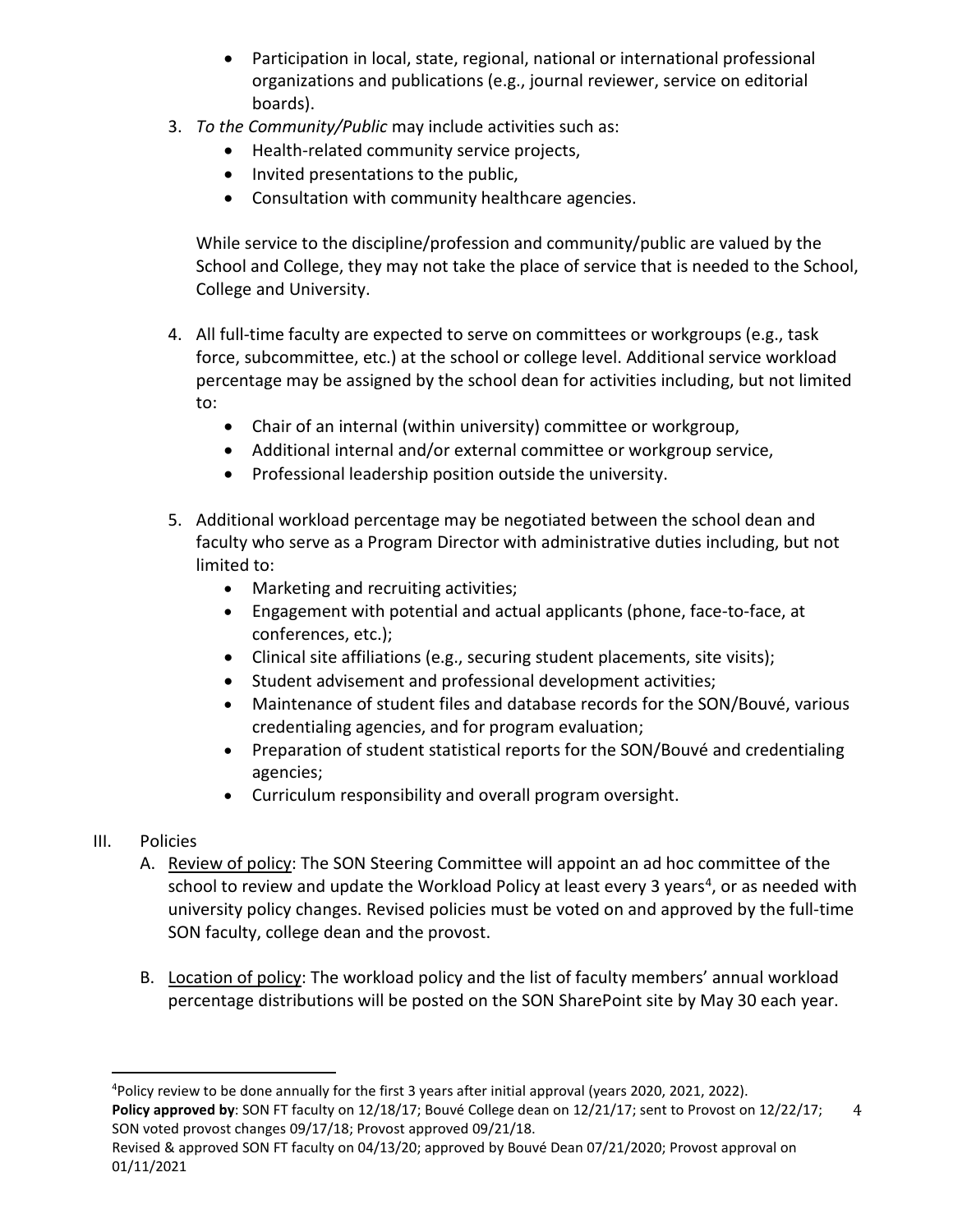- C. Modifications: Workload distributions may be modified for specific criteria including but not limited to maternity/adoption leaves, medical leaves, military service, newly hired tenure-track considerations, and when faculty are grant-funded for a percent of release time; and follow the guidelines of the appropriate departments (e.g., Human Resource Management, Provost Office).
- D. Timeline: Workload distribution for all three areas (teaching, research/scholarship, and service) will be assigned by the school dean during the annual spring goals meeting. The total workload percentages will be communicated to each faculty member with both printed and electronic copies distributed by the last day of the spring semester.
- E. Process for faculty to address workload concerns: Faculty who wish to express concerns regarding their workload assignment must do so in writing to the School Dean within 5 working days of receiving their workload letter. If the individual faculty member disagrees with the School Dean's formal workload adjustment decision, then that faculty member may forward their concerns in writing to the College Dean. The decision of the College Dean is final.